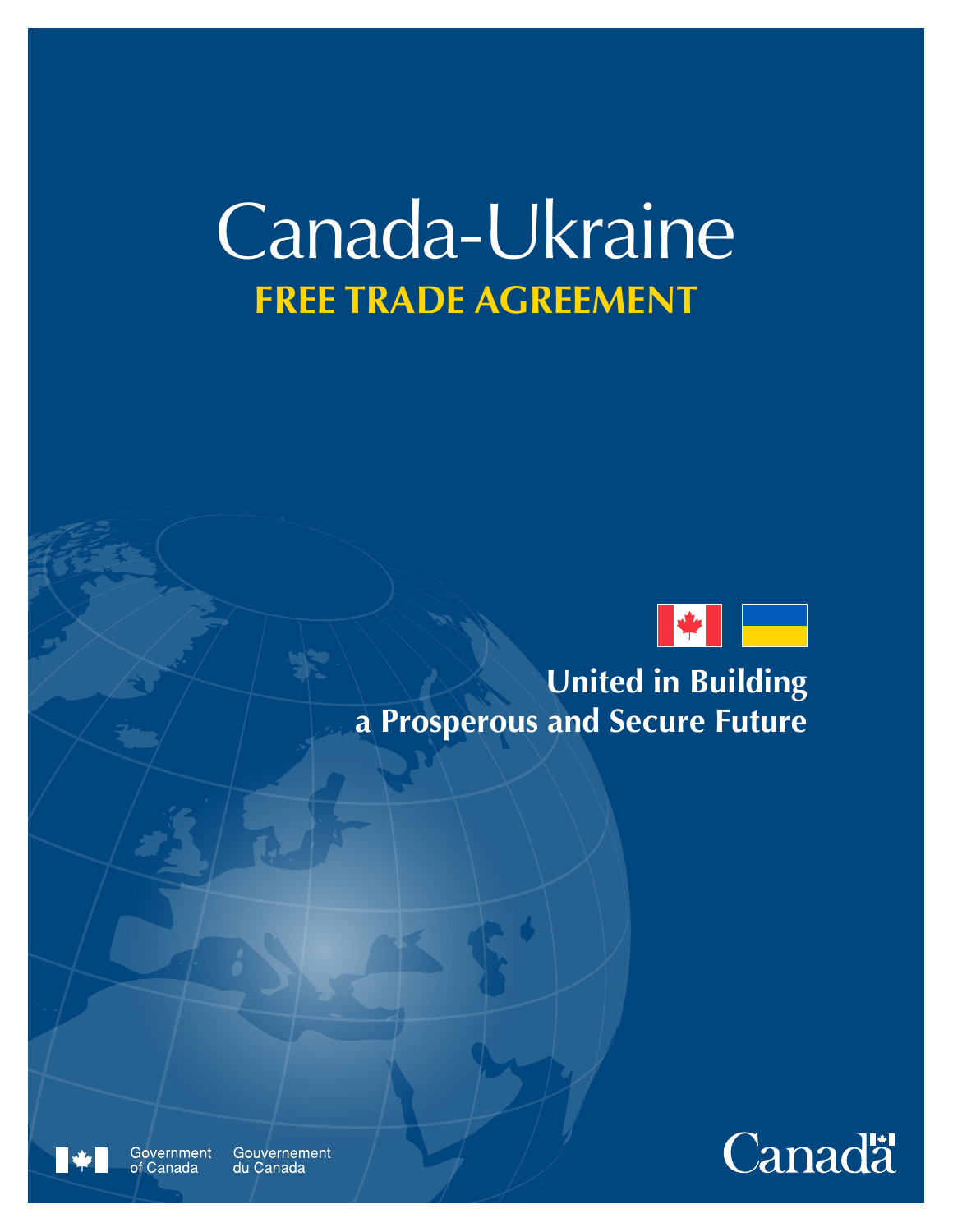© Her Majesty the Queen in Right of Canada, as represented by the Minister of Global Affairs, 2015

Cat. No.: FR5-93/2016E-PDF

ISBN: 978-0-660-05844-3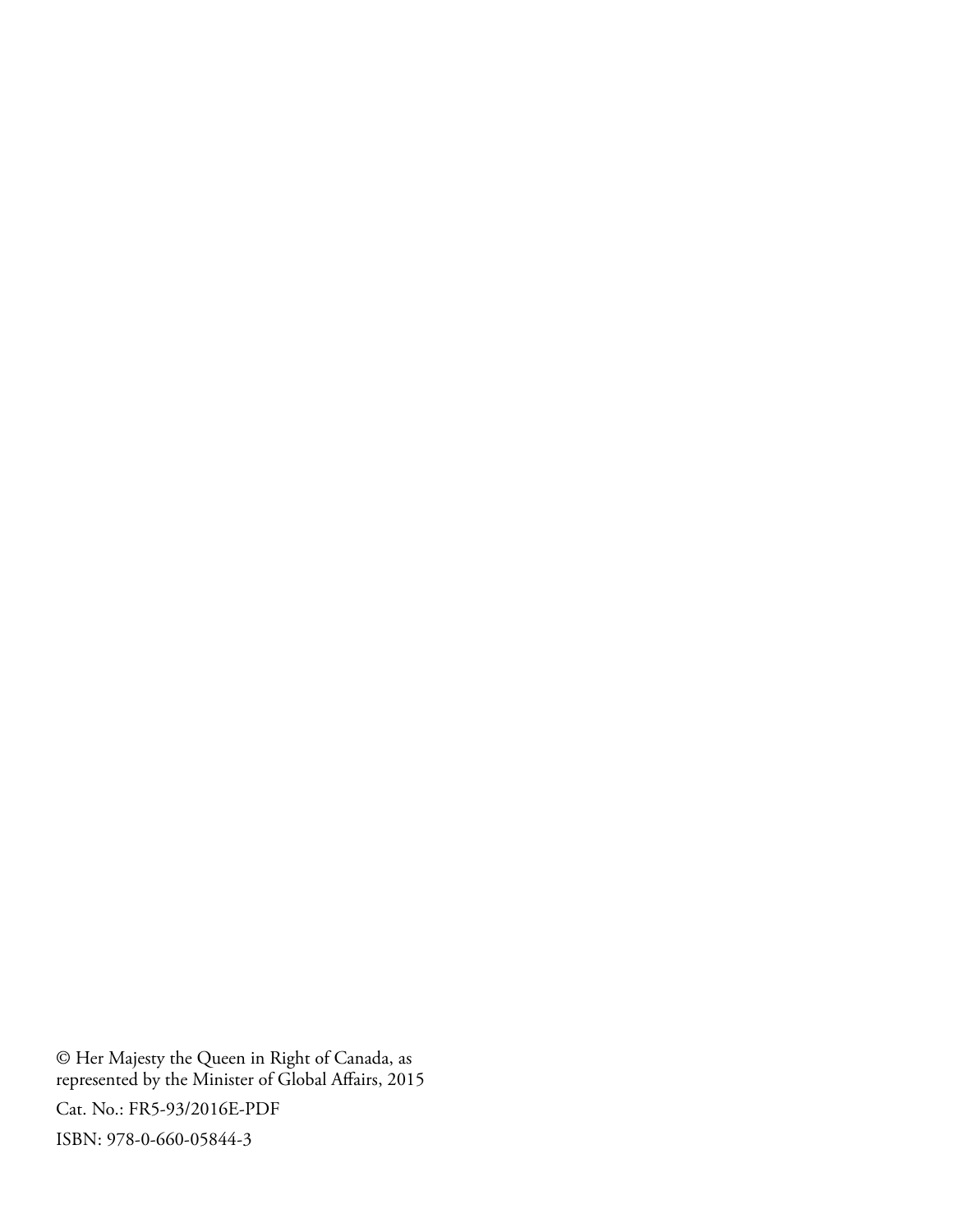## **Canada and Ukraine: Creating jobs and opportunities together**



The Canada-Ukraine Free Trade Agreement (CUFTA) signed on July 11, 2016, represents an important milestone in the Canada–Ukraine bilateral relationship. In addition to generating commercial benefits for Canadian businesses, CUFTA will support the economic reform and development efforts of the Government of Ukraine, strengthen the Canada-Ukraine partnership for peace and prosperity, and help pave the way for long-term security, stability, and broad-based economic development in Ukraine.

Canada and Ukraine have enjoyed close bilateral relations since Canada became the first Western nation to recognize Ukraine's independence on December 2, 1991. The bilateral relationship is further reinforced by strong people-to-people ties between the two countries, with almost 1.3 million Canadians of Ukrainian heritage.

Although there was an upsurge in trade and investment in the early 1990s following Ukraine's independence, there remains potential for further growth in bilateral trade and investment between Canada and Ukraine. From 2011 to 2015, bilateral merchandise trade between Canada and Ukraine averaged \$288.9 million annually, with Canada's merchandise exports to Ukraine comprising \$172.9 million, and Canada's merchandise imports from Ukraine representing \$116 million. CUFTA will create new opportunities for Canadian and Ukrainian companies, thereby strengthening the bilateral commercial relationship.

Since the election of Ukraine's new government under the presidency of Petro Poroshenko on May 25, 2014, the Government of Ukraine has begun the necessary reforms to stimulate economic growth, including taking steps to address corruption and introducing measures to create a more positive business environment. While this campaign is gaining momentum, it is only the beginning of a long and challenging process. In the meantime, Canada continues to reaffirm its strong support for Ukraine's new government as it implements the reforms needed to restore stability and prosperity.

Canada and Ukraine launched free trade agreement (FTA) negotiations in 2010. Six rounds of negotiations were held between 2010 and 2015. Negotiations concluded in Kyiv in July, 2015.

Ukraine is a promising emerging market for Canadian exporters, with opportunities in agriculture and processed food (including fish and seafood products), and industrial goods, such as articles of iron and steel, industrial machinery, plastics and cosmetics. CUFTA will enable Canadian companies to take greater advantage of these opportunities by ensuring new market access and more predictable conditions.

Two-way merchandise trade between Canada and Ukraine (value in millions of Canadian dollars)

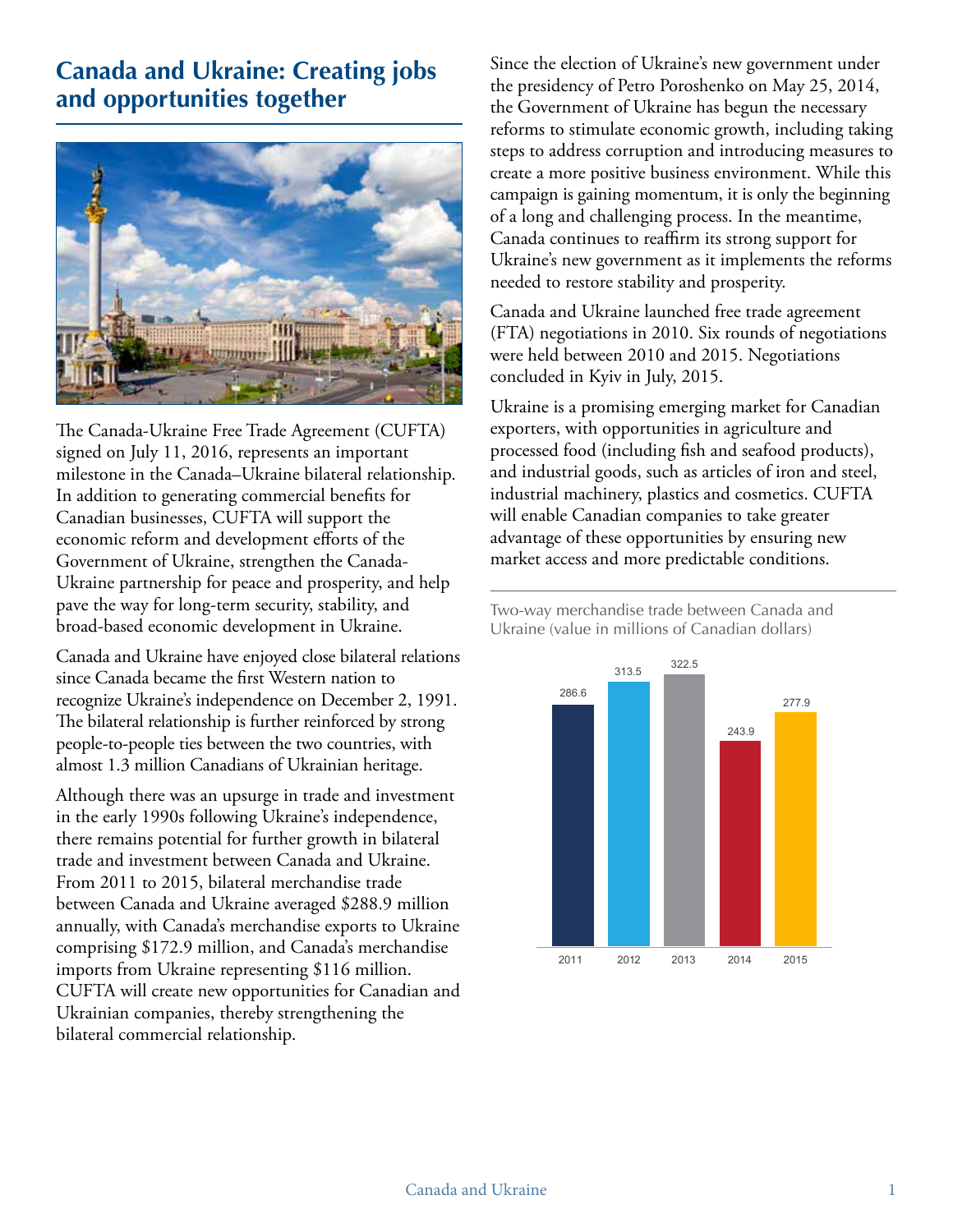#### **CUFTA**

The Government of Canada is committed to providing Canadian businesses with the tools and support they need to compete and succeed in international markets. In today's modern, knowledge-based economy, FTAs need to both eliminate tariffs on goods, and address "beyond the border" issues – such as product certification and technical standards – that can distort or restrict trade, or otherwise add costs or uncertainty for businesses looking to increase sales. The Government of Canada is also committed to being a leader in promoting free and progressive trade through provisions in its FTAs that ensure the protection of the environment and the respect of labour rights.

CUFTA includes chapters in the areas of market access for goods; rules of origin and origin procedures; trade facilitation; emergency action and trade remedies; sanitary and phytosanitary measures; technical barriers to trade; government procurement; competition policy, monopolies and state enterprises; intellectual property; electronic commerce; labour; environment; trade-related cooperation; institutional provisions; and dispute settlement. The Agreement will support Canadian businesses, deepen trade linkages, and further strengthen Canada's bilateral relationship with Ukraine. CUFTA will also enhance cooperation, provide for increased transparency in regulatory matters, and stands to reduce transaction costs for businesses.

#### *Key highlights:*

• Upon entry into force of the Agreement, Ukraine will immediately eliminate tariffs on 86 percent of Canada's exports, with the balance of tariff concessions to be implemented over periods of up to seven years. This includes elimination by Ukraine of tariffs on all Canadian exports of industrial products, fish and seafood, and the elimination of a vast majority of Ukraine's agricultural tariffs. Key products benefiting from either immediate or eventual duty-free access include beef, certain pulses, grains, canola oil, processed foods, animal feed, frozen fish, caviar, certain articles of iron and steel, industrial machinery, articles of plastics, and cosmetics. Tariffs will also be eliminated on fresh and chilled pork, while frozen pork as well as certain pork offal and fat will benefit from a duty-free tariff rate quota that exceeds current exports by a large margin.

- Upon entry into force of the Agreement, Canada will immediately eliminate tariffs on 99.9 percent of imports from Ukraine. This includes elimination by Canada of tariffs on all industrial products, fish and seafood, and 99.9 percent of agricultural imports from Ukraine. Key products from Ukraine that will benefit from this duty-free access include sunflower oil, sugar and chocolate confectionery, baked goods, vodka, iron and steel, apparel, ceramics, and minerals.
- Canada excluded all over-quota tariffs for supplymanaged products (dairy, poultry and eggs) from tariff elimination, and no import quotas for these products were increased. Accordingly, the supply management system and its three key pillars (production control, import controls and price controls) will be unaffected by the Agreement.
- The Agreement contains a range of disciplines and commitments pertaining to non-tariff measures that will help ensure that market access gains are not constrained by unjustified trade barriers.
- The Agreement contains commitments related to trade facilitation designed to reduce red tape at the border.
- CUFTA will provide companies with preferential access to procurement opportunities at the central government-level in both countries. Canadian suppliers will have the right to fair, non-discriminatory and predictable treatment when bidding on procurement opportunities tendered by Ukrainian central government entities, including government departments and agencies as well as several public enterprises such as airports, the postal system and public transportation (rail and subway systems).
- The Agreement includes commitments related to the protection and enforcement of intellectual property rights (IP), which will allow Canadian IP rightholders to do business in the Ukrainian market with increased confidence.
- CUFTA sets out commitments pertaining to high environmental standards, which reflects Canada and Ukraine's mutual commitment to protect the environment.
- CUFTA sets out commitments pertaining to labour; specifically comprehensive obligations to respect a broad range of internationally recognized labour rights as well as an enforceable dispute settlement mechanism to ensure compliance with these obligations.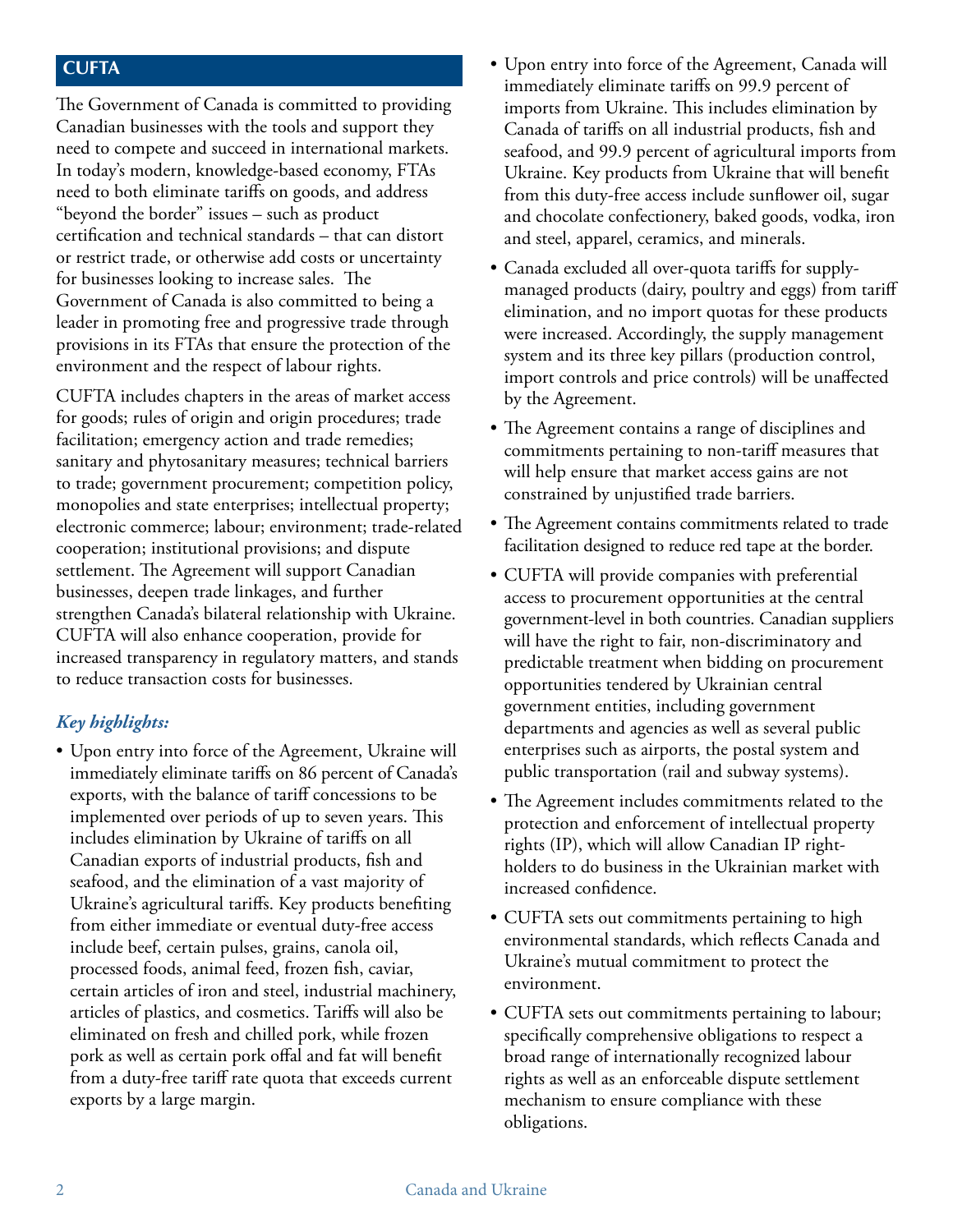- To facilitate trade in the digital economy, the CUFTA chapter on electronic commerce obliges both Canada and Ukraine to not levy customs duties or other charges on digital products that are transmitted electronically.
- The Agreement also includes a trade-related cooperation chapter, in which Canada and Ukraine agree to promote cooperation that will help ensure that CUFTA-related benefits are realized.
- "  *This is the first FTA Canada has signed in Europe after the Canada-EU FTA. It represents another historical milestone in the strong relationship between our two countries and it will provide enhanced market access for Canadian businesses in a country that is ripe with significant trade and investment* o*pportunities.* ??<br>- Paul Grod, President

– Paul Grod, President, Ukrainian Canadian Congress

- " *This agreement will create additional jobs for citizens in both countries and lay new foundations for trade, growth, and investment. It also sends a very powerful message to the rest of the world that Ukraine is open for business, and Canada again lends a supportive hand to Ukraine.*
	- hand to Ukraine. 22<br>- Zenon Potoczny, President, Canada-Ukraine Chamber of Commerce

#### **Creating New Market Access Opportunities for Industrial, Agricultural, and Fish and Seafood Products**

#### **Industrial Products**

Canada is a country endowed with a wealth of natural resources and people with the creativity and skills to turn them into a wide range of industrial goods. Canada's industrial goods capacity comprises an array of sectors, including aerospace, automobiles, medical devices, industrial machinery, and chemicals and plastics. If something can be manufactured, chances are a Canadian is producing it or working on ways to improve it.

Examples of products that Ukraine has imported from Canada include pharmaceutical products, coking coal, reservoir tanks and other similar equipment, mining equipment, air compressors and tractors.

CUFTA will improve market access for Canada's industrial products by eliminating all tariffs on such exports to Ukraine. Canada's industrial exports averaged \$123.4 million annually from 2011 to 2015. Upon entry into force of the Agreement, Ukraine will eliminate tariffs on 75.2 percent of tariff lines for industrial products, with a further 24.8 percent to become duty-free over seven years.

Key Canadian industrial products benefiting from this elimination of tariffs include iron and steel, industrial machinery, articles of plastics and cosmetics.

### **Agricultural and Agri-food Products**



Canada's agricultural and agri-food sector is one of the most dynamic in the world, renowned as a reliable supplier of high-quality products. In many countries, a label that reads "made in Canada" immediately signifies a premium product. We have an abundance of consistently high-quality products for export such as cranberries and cherries from British Columbia, processed foods from Ontario and Quebec, potatoes from Prince Edward Island, grains and pulses from the Prairies, apples from the Annapolis Valley, and beef and pork from various regions of the country.

Canada is the world's seventh-largest exporter of agricultural and agri-food products. More than 40 percent of Canadians employed in the sector work in the processing segment of the industry, transforming raw ingredients into processed foods, ready-to eat meals, beverages, nutritional supplements, and a wide range of other products.

Canada's agricultural exports to Ukraine averaged \$18.3 million annually from 2011 to 2015. During this period, top exports included frozen pork, soybeans, pet food and animal feed, processed foods, pulses, whisky and maple syrup.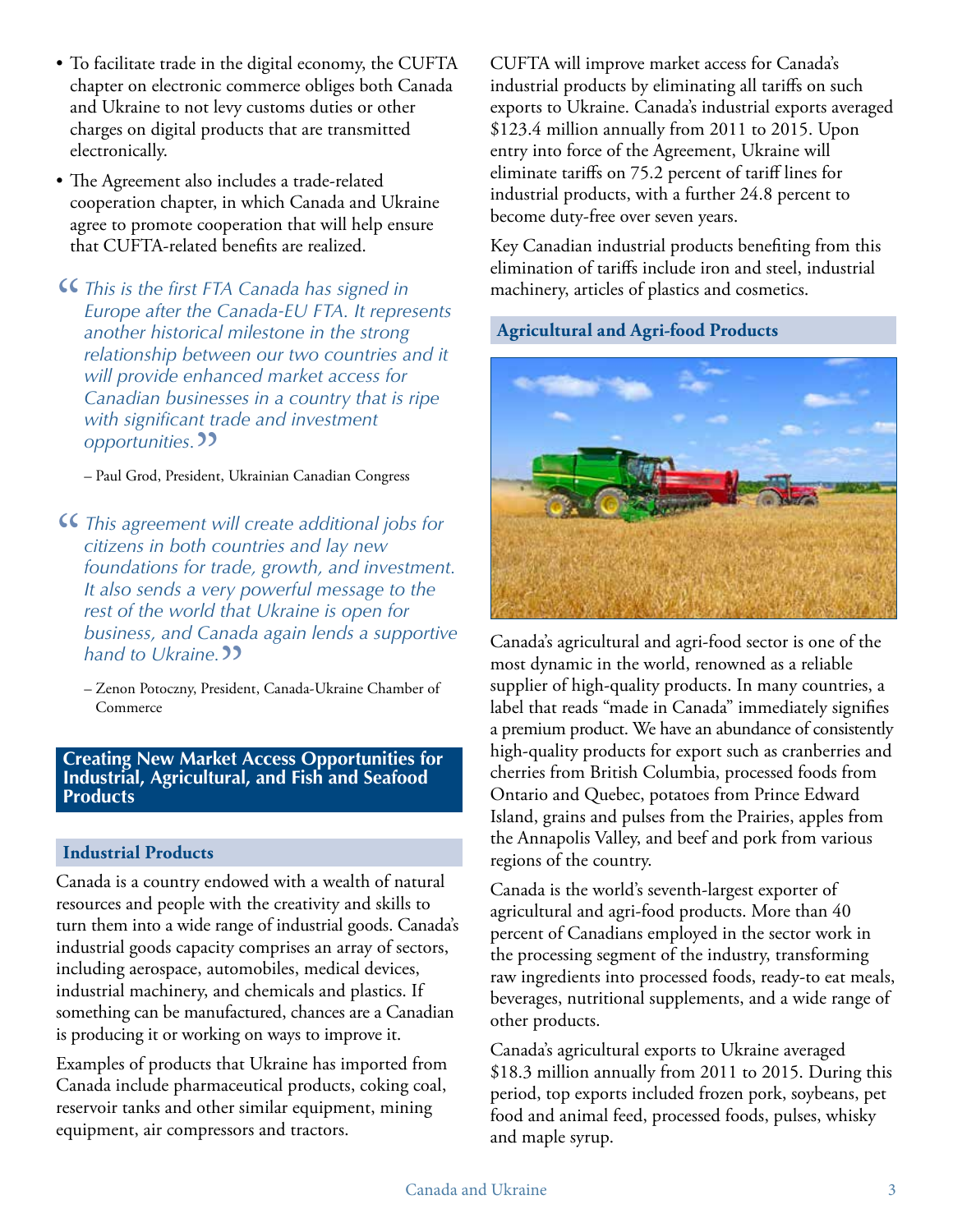Under CUFTA, Ukraine will eliminate the vast majority of its agricultural tariffs. Key agricultural products benefiting from this duty-free access include beef, fresh and chilled pork, pulses, grains, canola oil, processed foods, and animal feed. Frozen pork will benefit from a large duty-free tariff rate quota that exceeds, by a wide margin, Canada's current exports to Ukraine.

# *CC We* are very pleased with the potential that this new agreement with Ukraine provides to further diversify our exports.  $\overline{22}$ *new agreement with Ukraine provides to further diversify our exports.* 22<br>ck Bergmann, Chair, Canadian Pork Cour

- Rick Bergmann, Chair, Canadian Pork Council.
- " *<sup>A</sup> survey of Canada's meat processors has confirmed the existence of significant longterm interest in trade with Ukraine.* "
	- Joe Reda, President, Canadian Meat Council

#### **Fish and Seafood Products**

Canada is also known for its world-class fish and seafood exports. Surrounded by the Arctic, Atlantic and Pacific oceans and home to the Great Lakes, Canada has one of the world's most valuable commercial fishing industries. It is the economic mainstay of approximately 1,500 communities in rural and coastal Canada. Canada is the world's eighth largest exporter of fish and seafood products, exporting nearly 75 percent, by value, of its fish and seafood production.

Canada is among the top suppliers of fish and seafood to Ukraine, with exports from 2011 to 2015 averaging \$31.2 million annually. During this period, key exports included frozen hake, frozen shrimp and prawns, and Alaskan and other pollock.

Under CUFTA, Ukraine will immediately eliminate all tariffs on fish and seafood products, including high tariffs on prepared or preserved fish and seafood products, such as caviar and caviar substitutes, as well as all fresh, chilled and frozen fish.

#### *Trade snapshot by region*

**Western Canada's** exports to Ukraine averaged \$92.7 million annually between 2011 and 2015. Top exports from Western Canada during this period included frozen hake, bituminous coal, reservoir tanks and similar containers, parts for mining equipment, air compressors and other similar equipment, seeders and planters, tractors, pet food, and frozen pork.

**Central Canada's** exports to Ukraine averaged \$69.1 million annually between 2011 and 2015. Top exports from Central Canada during this period included pharmaceutical products, vitamins, frozen pork, undenatured ethyl alcohol, soybeans, oriented strand board (OSB), and articles of plastic.

**Atlantic Canada's** annual exports to Ukraine averaged \$10.9 million annually from 2011 to 2015. Top exports from Atlantic Canada during this period included shrimp and prawns, mackerel and other frozen fish, and articles of iron and steel.

#### **Tariff Elimination**

The tariff preferences obtained under CUFTA will benefit Canadian producers, processors and exporters across Canada. CUFTA will result in notable improvements in market access for Canada's highquality agricultural, industrial, and fish and seafood products, and will address specific Canadian export interests in the Ukraine market. Under CUFTA:

- Tariffs on most of Canada's current agricultural exports to Ukraine, currently up to 30 percent, will be phased out over periods of up to seven years;
- A limited number of agricultural tariffs, which range from 5 to 20 percent, will be subject to tariff reductions;
- Canadian pork exporters will benefit from duty-free access on fresh and chilled pork, and from a large duty-free tariff rate quota for frozen pork and certain pork offals and fats, which will increase from 10,000 tonnes to 20,000 tonnes over seven years;
- Tariffs on Canada's industrial exports to Ukraine, currently up to 25 percent, will be phased out over seven years;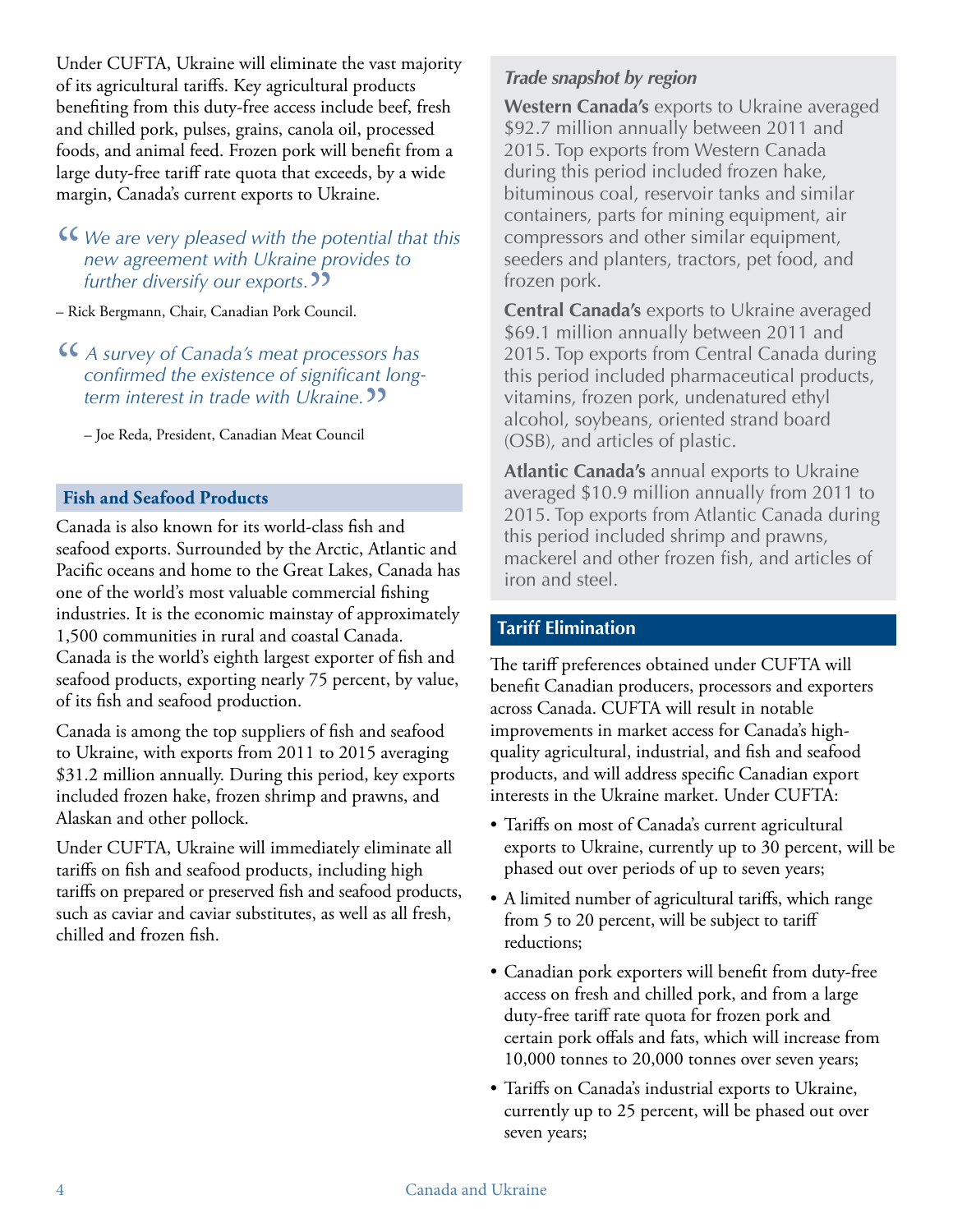- Tariffs on Canada's fish and seafood exports to Ukraine, currently up to 20 percent, will be eliminated immediately upon entry into force of the Agreement; and
- Ukraine will eliminate tariffs on all forestry products, currently up to 5 percent, over five years. Notably, all of Canada's current forestry product exports to Ukraine will benefit from immediate duty-free access.

CUFTA means that for many products where market access has so far been constrained by tariffs, Canadian exporters will have a competitive advantage over those countries that do not have an FTA with Ukraine, and will be able to compete on a level-playing field in the Ukrainian market vis-à-vis other competitors where an FTA is already in place.

#### *Benefits from coast to coast to coast*

For export interests specific to **Western Canada**, tariff preferences for the following products will result in enhanced market access opportunities:

- Canadian pork exporters will benefit from duty-free access on fresh and chilled pork, and from a large duty-free tariff rate quota for frozen pork and certain pork offals and fats, which will increase from 10,000 tonnes to 20,000 tonnes over seven years following entry into force of the Agreement;
- Reservoir tanks and similar containers (tariffs of up to 7 percent will be eliminated immediately upon entry into force of the Agreement);
- Meteorological, geophysical and other surveying instruments (tariffs of 5 percent to be phased out over five years following entry into force of the Agreement);
- Wine and icewine (tariffs of  $0,3$  €/litre will be eliminated immediately upon entry into force of the Agreement);
- Pet food and animal feed (tariffs of up to 10 percent to be phased out over seven years following entry into force of the Agreement); and
- Pulses (tariffs of up to 10 percent to be phased out over three years following entry into force of the Agreement).
- "  *The free trade agreement with Ukraine will help Canadians involved in our globally competitive agri-food sector that exports half of our beef production, 65 percent of our malt barley, two-thirds of our pork, almost 75 percent of our wheat, and 90 percent of our*
	- **Canola**. <sup>1</sup> – Brian Innes, President, Canadian Agri-food Trade Alliance

For **Central Canada**, tariff preferences for the following products will result in enhanced market access opportunities:

- Canadian pork exporters will benefit from duty-free access on fresh and chilled pork, and from a large duty-free tariff rate quota for frozen pork and certain pork offals and fats, which will increase from 10,000 tonnes to 20,000 tonnes over seven years following entry into force of the Agreement;
- Pet food and animal feed (tariffs of up to 10 percent to be phased out over seven years following entry into force of the Agreement);
- Maple syrup and maple sugar (tariffs of 5 percent will be eliminated upon entry into force of the Agreement);
- Wine and icewine (tariffs of  $0.3 \in$ /litre will be eliminated immediately upon entry into force of the Agreement);
- Articles of plastic (tariffs of up to 5 percent will be eliminated immediately upon entry into force of the Agreement);
- Certain motorboats (tariffs of up to 10 percent to be phased out over five years following entry into force of the Agreement);
- Articles of asphalt (tariffs of up to 10 percent to be phased out over five years following entry into force of the Agreement); and
- Tires for passenger vehicles (tariffs of up to 10 percent to be phased out over five years following entry into force of the Agreement).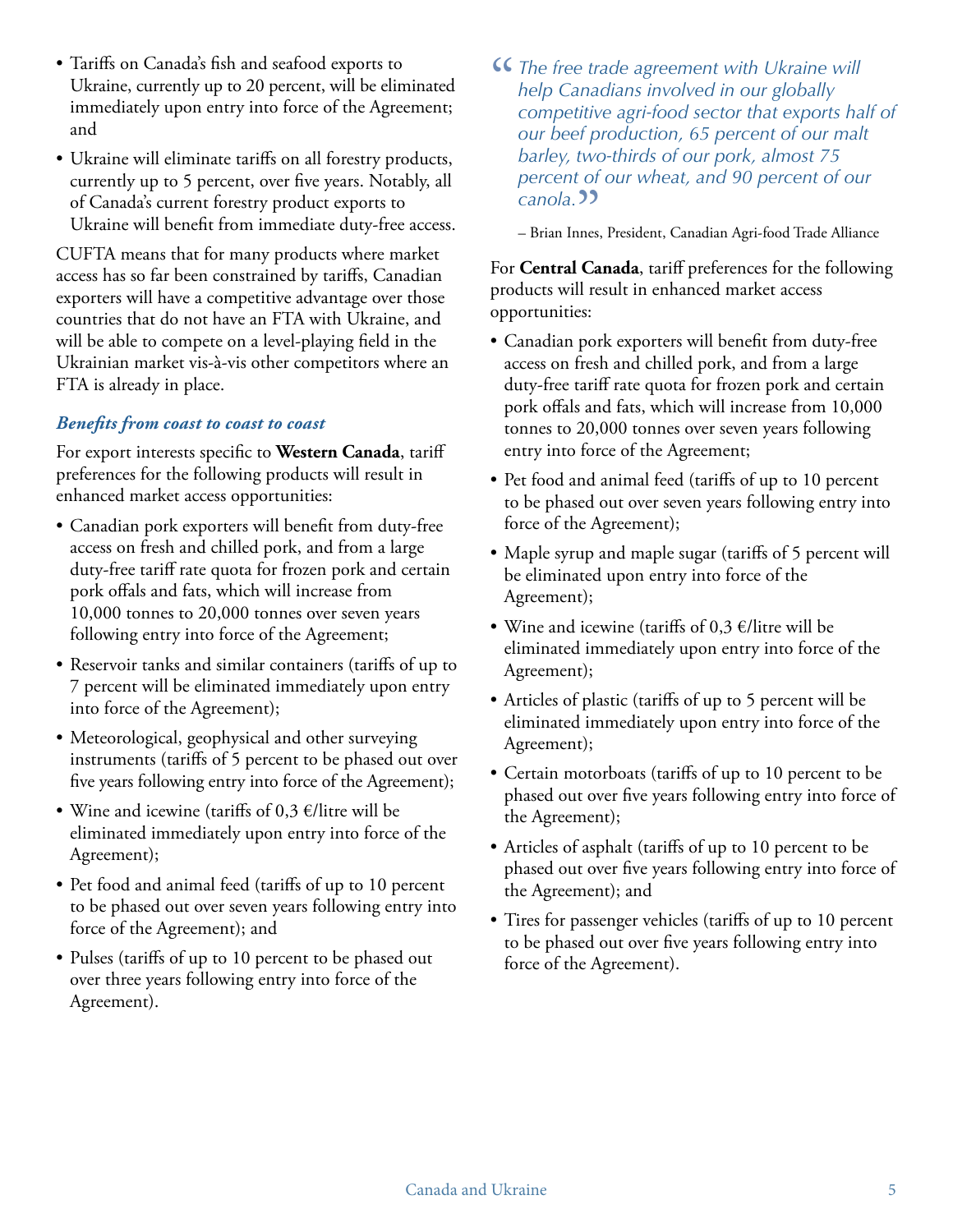"  *The opportunity here is limitless. This unique and historic trade agreement will create economic development in both countries. As a proud Canadian of Ukrainian heritage, I'm grateful to the leadership of both governments for their work concluding this agreement. God Bless Canada and Ukraine.*

Bless Canada and Ukraine. 22<br>Eugene Melnyk, Owner, Governor and Chairman, the Ottawa<br>S Senators Hockey Club

For **Atlantic Canada**, tariff preferences for the following products will result in enhanced market access opportunities:

- Processed mackerel (tariffs of up to 20 percent will be eliminated immediately upon entry into force of the Agreement);
- Frozen mackerel (tariffs of 2 percent will be eliminated immediately upon entry into force of the Agreement);
- Other frozen fish (tariffs of up to 5 percent will be eliminated immediately upon entry into force of the Agreement);
- Percussion musical instruments (tariffs of up to 5 percent to be phased out over five years following entry into force of the Agreement);
- Telescopic sights and periscopes (tariffs of up to 10 percent to be phased out over five years following entry into force of the Agreement); and
- Frozen french fries (tariffs of up to 15 percent to be phased out over seven years following entry into force of the Agreement).
- "  *We applaud the Government of Canada's initiative to strengthen economic ties with Ukraine and welcome the news that free trade negotiations have concluded. This initiative will have an important impact on the economic*
	- *well-being of Ukraine and its citizens.*<br>
	 Ihor Walter Bardyn, President, Ukrainian National<br>
	Federation of Gunda – Ihor Walter Bardyn, President, Ukrainian National Federation of Canada
- "  *This signals a positive step forward for both Canada and Ukraine, and will serve as a stabilizing factor in Ukraine's economy.* "

– Orest Steciw, President, League of Ukrainian Canadians

For **Northern Canada**, tariff preferences for the following products will result in enhanced market access opportunities:

- Drilling tools (tariffs of up to 2 percent will be eliminated immediately upon entry into force of the Agreement); and
- Meteorological, geophysical and other surveying instruments (tariffs of 5 percent to be phased out over five years following entry into force of the Agreement).

#### **Beyond Tariffs**

CUFTA includes provisions to address non-tariff barriers, including those related to labelling, and to ensure that sanitary and phytosanitary measures relating to food safety, and animal and plant health are not used as unjustified barriers to trade.

Building on the strength of the existing Canada-Ukraine commercial relationship, CUFTA establishes mechanisms under which Canada and Ukraine can discuss, prevent and resolve unjustified non-tariff barriers that may arise in the context of exporting agricultural, and fish and seafood products. Such mechanisms include the creation of a Committee on Trade in Goods and Rules of Origin, as well as dedicated Subcommittees on Agriculture and on Origin Procedures.

CUFTA will also ensure opportunities and tools for Canadian and Ukrainian regulators to exchange information in order to better understand each other's regulatory requirements, which stands to benefit both importers and exporters.

#### **Rules of Origin**

Under CUFTA, only goods that "originate" in Canada and Ukraine may benefit from preferential tariff treatment. CUFTA, like all of Canada's FTAs, includes rules of origin that specify how much production must occur in Canada and/or Ukraine for a product to be considered originating and therefore eligible for preferential CUFTA tariff rates. The rules of origin under CUFTA reflect Canadian production realities and methods, thereby enabling Canadian exporters from across the country to take advantage of CUFTA tariff preferences.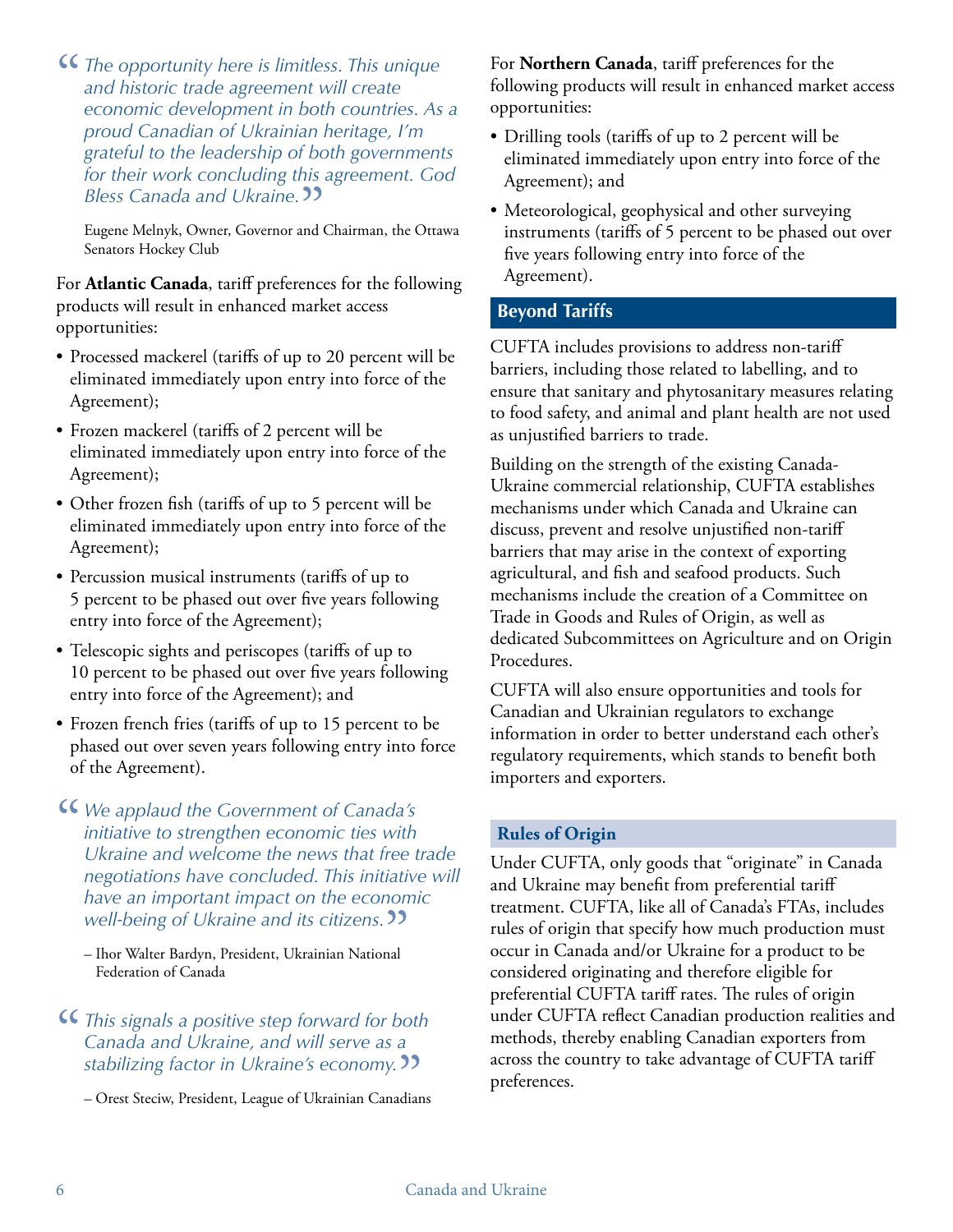

#### **Origin Procedures and Trade Facilitation**

Canada and Ukraine share a desire to keep border procedures simple, effective, clear, and predictable in order to facilitate trade. CUFTA provides for transparent and effective origin procedures to administer and promote compliance with rules of origin, without creating unnecessary obstacles to trade. Other provisions in CUFTA include access to advance rulings on the origin or tariff classification of products; the promotion of automated border procedures through the use of information technology in order to expedite procedures for the release of goods; and the establishment of an impartial and transparent system for addressing any complaints about customs rulings and decisions. Together, these provisions will make it easier, faster and potentially less costly for Canadians to do business in the Ukrainian market.

#### **Emergency Action**

In order to safeguard against serious injury to a domestic industry resulting from a surge in imports following a reduction in tariffs under CUFTA, the Agreement contains an Emergency Action chapter that includes provisions allowing for temporary tariff increases in exceptional circumstances.

#### **Sanitary and Phytosanitary Measures (SPS)**

The CUFTA chapter on sanitary and phytosanitary (SPS) measures reaffirms Canada and Ukraine's commitments pursuant to the World Trade Organization (WTO) *Agreement on the Application of Sanitary and Phytosanitary Measures* (SPS Agreement). The SPS Agreement recognizes the rights of members to take measures necessary for the protection of human, animal, or plant life or health, while requiring that these measures be based on scientific findings, and do not create unjustified restrictions on trade. Under CUFTA, Canadian and Ukrainian officials will facilitate communication on SPS-trade related matters, and will work expeditiously to resolve any issues that may arise. Early and effective cooperation in addressing SPS issues will benefit Canadian exporters by helping to ensure that market access gains under CUFTA are not undermined by unjustified SPS trade barriers.

#### **Technical Barriers to Trade**

As tariffs are eliminated, the prevention and removal of technical barriers to trade (TBT) and other types of non-tariff measures takes on greater importance. The TBT chapter will help ensure that technical regulations, conformity assessment procedures, and other standardsrelated measures are not used as barriers to trade. It will also help Canadian exporters by creating mechanisms to minimize and, where possible, eliminate the negative impacts of discriminatory or overly burdensome regulatory requirements.

This chapter also includes a provision requiring Canada and Ukraine to label wine as icewine only if the wine is made exclusively from grapes naturally frozen on the vine. This provision complements Canada's global effort to protect Canadian icewine from imitation products, including those made from industrially frozen grapes, and will help to ensure that icewine continues to be recognized world-wide as a high-quality product. These provisions will benefit Canada's wine producers in Central and Western Canada.

#### **Competition Policy, Monopolies and State Enterprises**

The Competition Policy, Monopolies and State Enterprises chapter aims to ensure that the benefits of trade liberalization are not offset by anti-competitive business conduct. While both Canada and Ukraine have existing domestic competition laws, CUFTA sets out a framework for effective enforcement action against anti-competitive business conduct, thereby making the trading environment fairer and more predictable for Canadian business, and ultimately benefiting consumers. The chapter also obliges Canadian and Ukrainian designated monopolies and state enterprises to operate in a manner consistent with the Agreement when exercising delegated governmental authority, and to accord non-discriminatory treatment to each other's entities in relation to monopoly goods or services.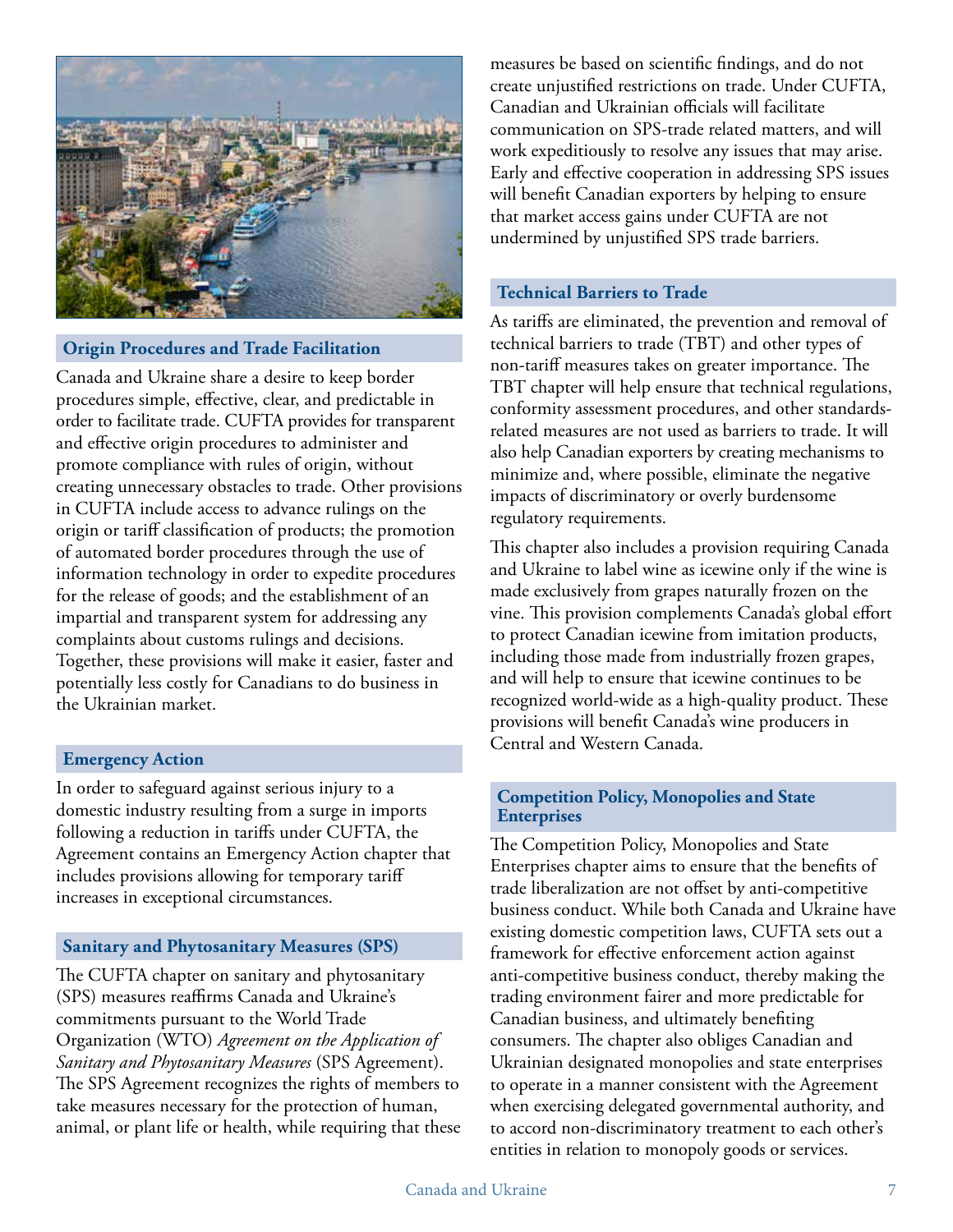#### **Government Procurement**

CUFTA will provide companies with preferential access to procurement opportunities at the central government-level in both countries. Canadian suppliers will have the right to fair, non-discriminatory and predictable treatment when bidding on procurement opportunities tendered by the Ukrainian central government entities, including government departments and agencies as well as several public enterprises such as airports, the postal system and public transportation (rail and subway systems).

#### **Intellectual Property (IP)**

An effective IP regime is important for Canada's growing knowledge-based economy as it will help to foster competitiveness, innovation, and creativity; attract investment; and stimulate jobs and growth. The IP provisions in CUFTA contribute to a sound framework for the protection and enforcement of IP rights. The IP chapter includes commitments which will facilitate cooperation between Canada and Ukraine around the sharing of best practices to enhance the protection of IP rights and to combat IP rights infringements. The chapter also establishes a consultation mechanism which would provide an avenue to aid in the bilateral resolution of IP-related matters between Canada and Ukraine.

#### **Electronic Commerce**

Twenty years ago, electronic commerce was in its infancy. Today, electronic commerce is a part of daily life and Canadians can buy and sell almost everything online. Canadians shop and plan holidays online, and buy and download software and entertainment content, including movies, television and music.

CUFTA includes a commitment between Canada and Ukraine to not apply customs duties and other charges to digital products transmitted electronically, which will provide greater certainty to Canadian businesses and consumers in all provinces and territories that are engaged in electronic commerce with Ukraine.

#### **Labour**

Labour provisions in trade agreements seek to defend Canada's competitive position and support the promotion and realization of labour rights in partner countries. In line with recent trade-related labour

agreements, CUFTA includes a comprehensive and enforceable labour chapter. For Ukraine, it is the most comprehensive labour chapter ever negotiated.

This chapter commits Canada and Ukraine to effectively enforce their laws, which must respect the International Labour Organization 1998 Declaration on Fundamental Principles and Rights at Work and provide acceptable protections for occupational health and safety, hours of work, wages, and migrant workers. The labour chapter emphasizes cooperation on labour matters and also includes a dispute settlement mechanism that can result in monetary penalties in cases of non-compliance, and institutional mechanisms designed to monitor compliance with labour commitments.

#### **Environment**

CUFTA includes a substantive chapter on the environment. For Ukraine, it is the most comprehensive environment chapter ever negotiated. CUFTA's environment obligations will ensure a level playing field for Canadian and Ukrainian companies as both countries commit to not lowering their levels of protection to attract trade or investment. The Agreement also reinforces Canada's and Ukraine's mutual commitment to maintain high levels of environment protection while we continue to develop our trade partnership. Canada and Ukraine agree to: effective enforcement of their environmental laws; promote greater accountability, public participation and transparency; and ensure that citizens have access to domestic remedies in the face of a violation of an environmental law. Moreover, Canada and Ukraine agree to cooperate in areas of mutual interest.

#### **Trade-Related Cooperation**

CUFTA includes a trade-related cooperation (TRC) chapter, illustrating the important role of TRC in allowing both countries to maximize the benefits of the Agreement. The chapter notes Canada's and Ukraine's intention to promote TRC; provides for an ongoing dialogue on using TRC to enhance the benefits of the Agreement; and includes a listing of indicative areas for TRC.